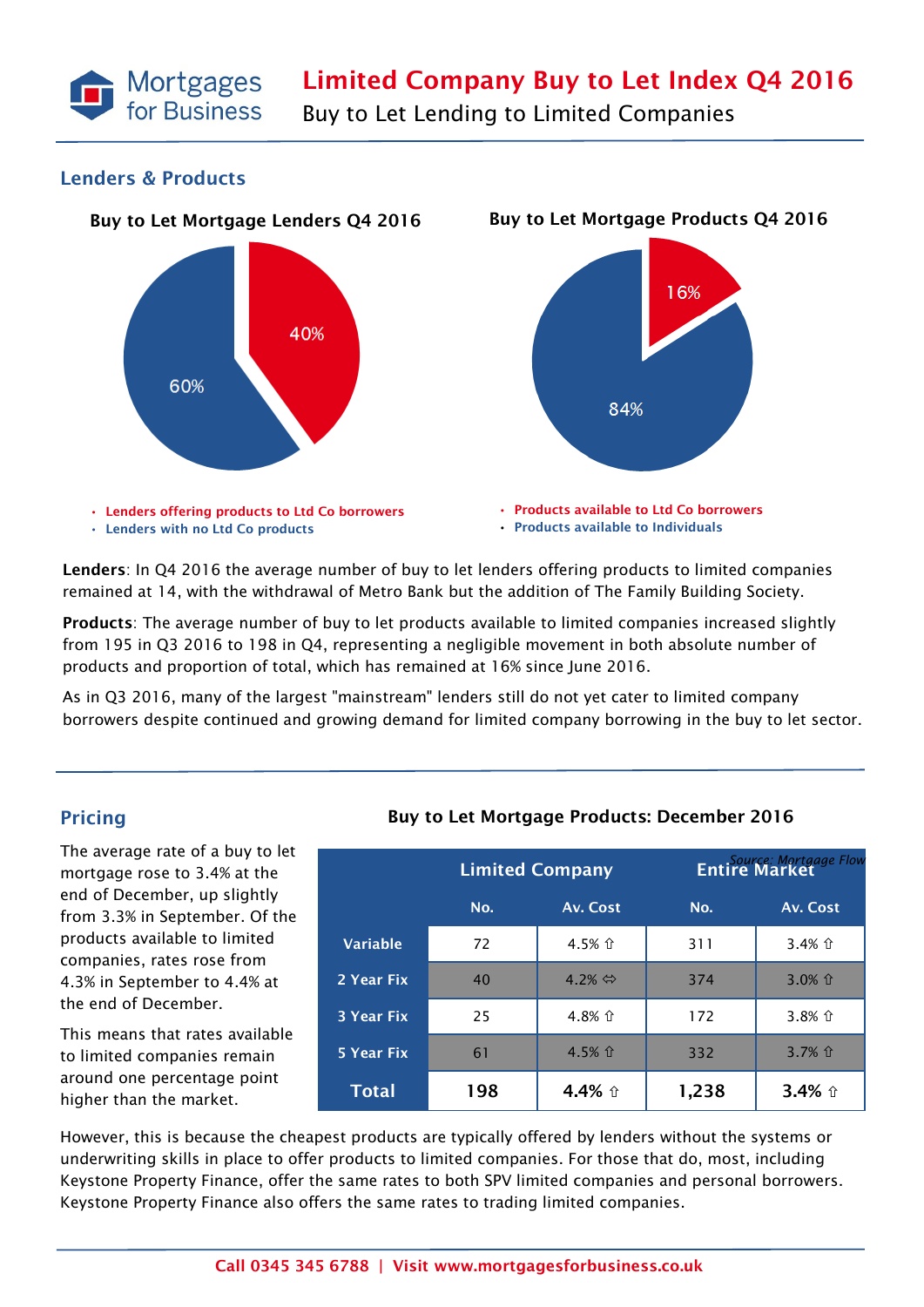Limited Company Buy to Let Index Q4 2016

Buy to Let Lending to Limited Companies

# Transactions: Ltd Company BTL as a proportion of the whole BTL market

Mortgages<br>for Business



By Number of Cases: Purchases & Remortgages

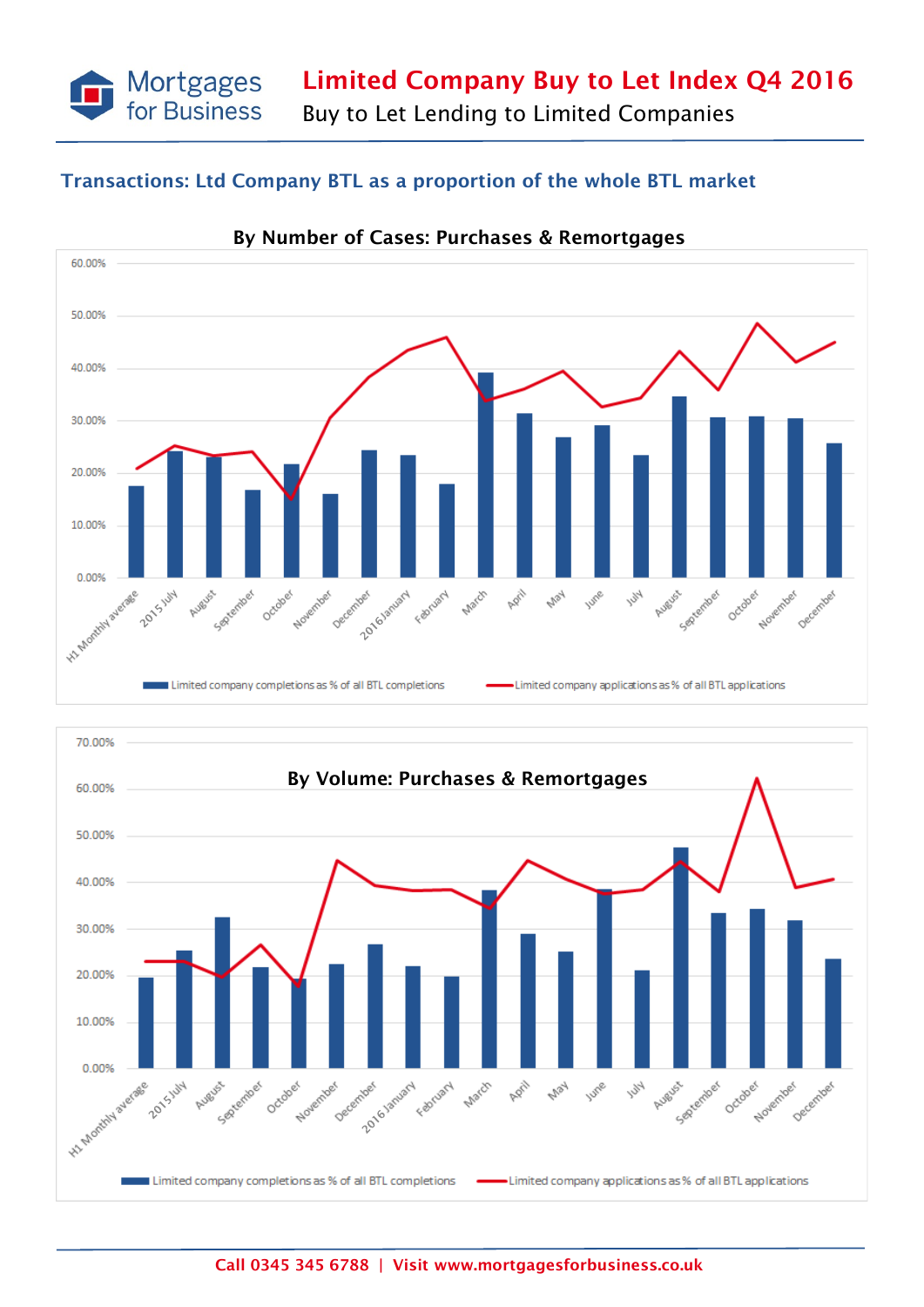

## Transactions: Ltd Company BTL as a proportion of the whole BTL market



## Purchases and Remortgages



#### Purchases and remortgages

Limited company completions saw a very slight fall in Q4 due to unusually few limited company completions in December, likely the result of a dip in applications in September. Applications made a resurgence in October and remained strong throughout the quarter as investors continue to adopt this structure for the benefits it provides to tax and affordability calculations, so December's drop in completions should prove brief.

However, limited company completions have now remained behind applications for several months. We would expect the increase in limited company applications to translate to an increase in completions as these deals reach fruition, but there has been little sign of this since April. Closer examination of the data shows that this is because mortgage applications have been processing faster for individuals but that these improvements have not been shared by limited company applicants.

Limited companies also continue to take larger loans than individuals, such that the total value of mortgages to limited companies was just over 30% in Q4 despite making up less than 30% of transactions.

### Purchase applications now at 69% by number and value

The proportion of purchase applications made via limited companies (as opposed to individuals) continues to rise, up from 63% in Q3 and from 21% before the changes to tax relief were announced. This is evidence of the continuing change in landlord behaviour and includes both new purchases and "transfers" i.e. purchases made by landlords selling their personally owned property to their limited company.

With the strong incentives investors have to incorporate for new purchases, this should increase limited company ownership overall and once initial rates for these investors begin to expire, this could cause limited company applications to predominate in the remortgage market as well.